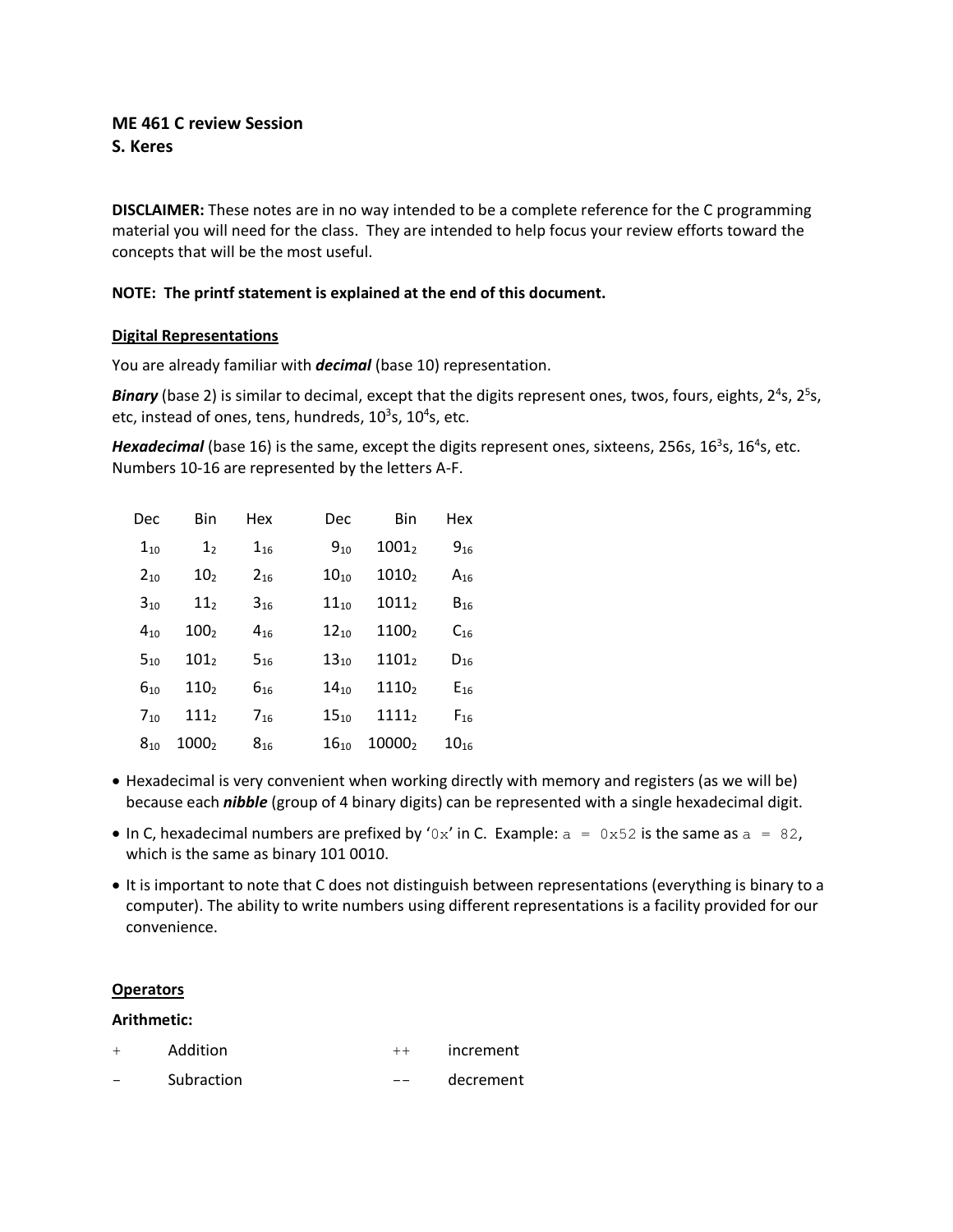| $\star$     | Multiplication        | $+=$  | assignment by addition       |
|-------------|-----------------------|-------|------------------------------|
|             | <b>Division</b>       | $- =$ | assignment by subtraction    |
| $\approx$   | Modulus (remainder)   | $x =$ | assignment by multiplication |
| $\hat{z} =$ | assignment by modulus | $/ =$ | assignment by division       |

- The increment and decrement operators do just that; the timing depends on whether they are postfixed or prefixed to the operand. Example:  $a = b++$ ; assigns b's value to a, then increments b.  $a = ++b$ ; increments b, then assigns the value to a.
- Any of the arithmetic operators besides increment and decrement may be combined with the assignment operator to act as shorthand as in the following example. Assignment by addition:  $a$  += b is the same as  $a = a + b$ . Likewise,  $a * = b$  is the same as  $a = a * b$ , and so on.

### **Logical:**

| a && b     | AND - true if neither operand is zero                 |
|------------|-------------------------------------------------------|
| a II b     | $OR$ – true if either operand is nonzero              |
| ! a        | NOT – true if operand is zero                         |
| $a == b$   | equality – true if operands are the same number       |
| a != $b$   | inequality – true if operands are not the same number |
| a > b      | greater than $-$ true if a is larger than $\mathbf b$ |
| a < b      | less than $-$ true if a is less than $\mathbf b$      |
| $a \geq b$ | greater than or equal to                              |
| a $\leq$ b | less than or equal to                                 |
|            |                                                       |

#### **Bitwise:**

|          | $a + b$   | bitwise OR                                                            |
|----------|-----------|-----------------------------------------------------------------------|
|          | a & b     | bitwise AND                                                           |
|          | a ^ b     | bitwise XOR – exclusive OR                                            |
| $\sim a$ |           | bitwise complement – "flips" bits from 1 to 0 and 0 to 1              |
|          | $a \ll b$ | left shift – shifts the bits of a left and inserts zeros to the right |
|          | a >> b    | right shift – shifts the bits of a right and inserts leading zeros    |

• All of the bitwise operators except the complement can be combined with the assignment operator to act as shorthand as in the following example.  $a \mid b$  is the same as  $a = a \mid b$ . Likewise  $a \& b$  is the same as  $a = a \& b$ , and so on.

#### Examples:

| $0x15$   $0x98$ | 0x15 | 0001 0101          |  |
|-----------------|------|--------------------|--|
|                 | 0x98 | 1001 1000          |  |
|                 |      | $1001 1101 = 0x9D$ |  |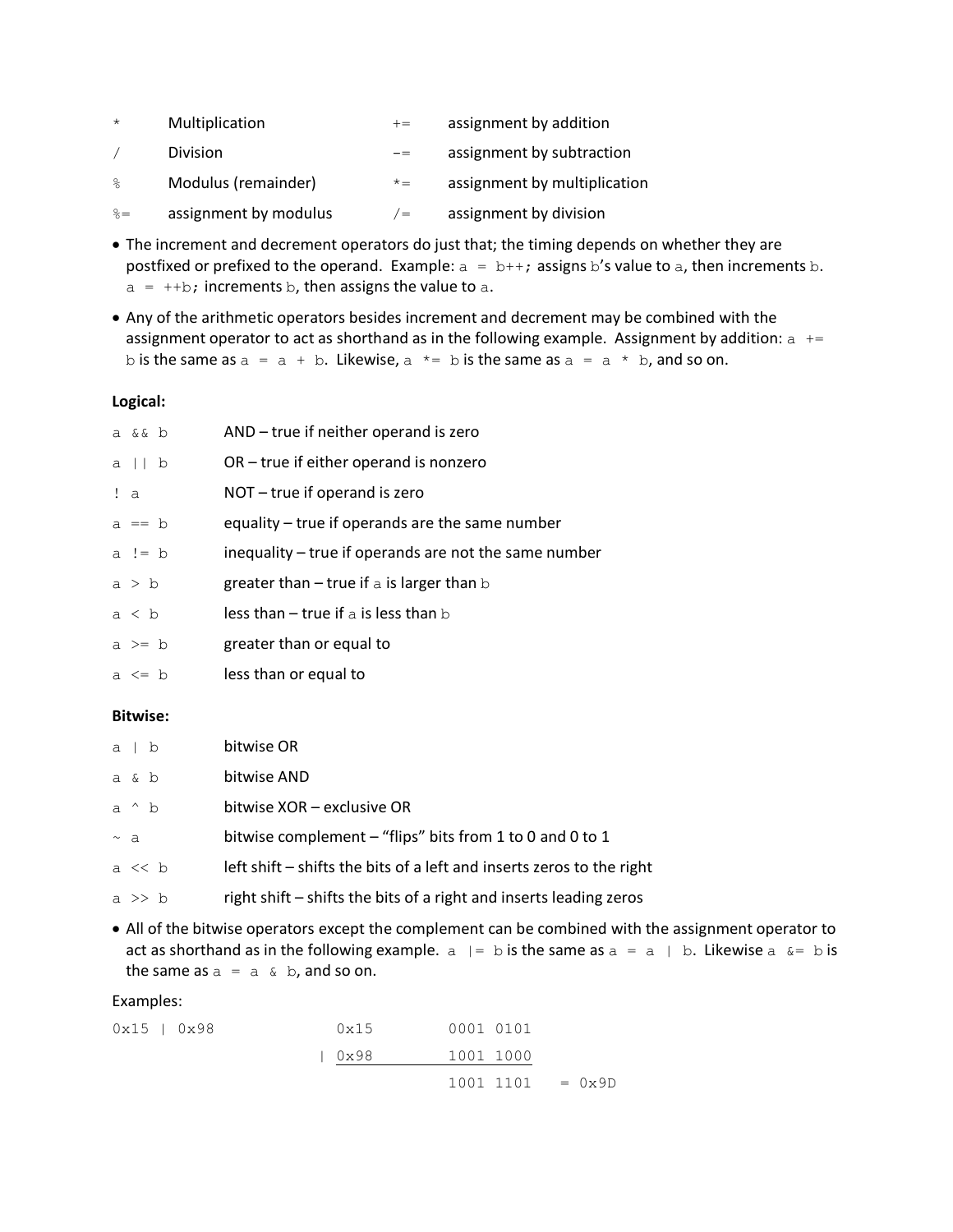| $\sim$ 0xA6     | 0xA6            | 1010 0110            |               |
|-----------------|-----------------|----------------------|---------------|
|                 |                 | complement 0101 1001 | $= 0x59$      |
| $5^{\circ}$ $3$ | 5               | 0101                 |               |
|                 | $\sim$ 3        | 0011                 |               |
|                 |                 | 0110                 | $= 6$         |
| $9 \le 2$       | 9<br>left shift | 1001<br>0100<br>10   | $= 0x24 = 36$ |

Other:

| $a = b$   | assignment                                                                                       |
|-----------|--------------------------------------------------------------------------------------------------|
| a[b]      | array subscripting (indexing) – accesses the $bth$ element of array a                            |
| &a        | reference – returns the memory address of $a$ , i.e. constructs a pointer to $a$                 |
| $\star$ a | dereference – accesses the value stored at location a in memory, "the thing that a<br>points to" |

• The ability to work with pointers is essential to the creation of a sophisticated program. Our most common use of pointers will involve passing variables by reference to functions.

## **Basic Data Types**

Integer types:

**char** usually 8 bits long, may be used to store a single character

**int** usually 16 bits long, but more generally has more precision than a char

Basic type modifiers: **long**, **short**, **signed**, **unsigned**

Floating-point types:

| float | IEEE 32-bit floating point number                       |
|-------|---------------------------------------------------------|
|       | double double-precision floating-point number (64 bits) |

Other:

**void** valueless, carries no data

**\*** when postfixed to a type specifier constructs a *pointer* to a variable of that type

## **Variable declarations**

Variables are declared like

**type** var name = value;

where  $type$  is a valid type preceded by one or more modifiers,  $var$  name is a name for the variable, and value is an optional initial value for the variable.

**Example: unsigned int counter1** = 0; **float** error =  $0.0$ ; **char** letter =  $'a'$ ;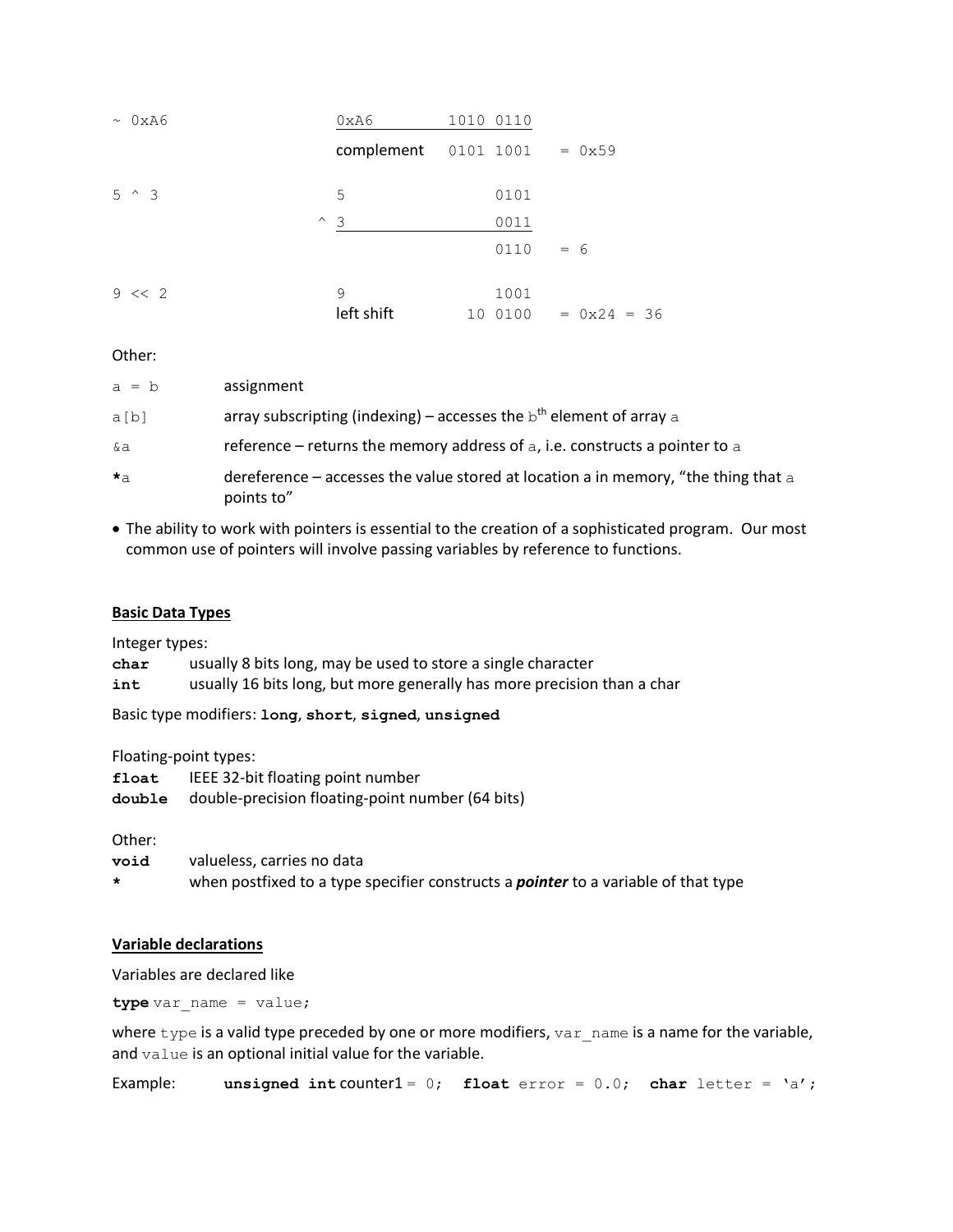Arrays are declared like

**type** my\_arr[dim1][dim2]…[dimN];

and may be initialized like

**int** my  $2by2[2][2] = \{(1, 2), (5, 9)\};$ 

- Variables declared outside of functions are *global* and carry their values throughout the program.
- Variables declared inside functions are *local* and carry their values only through a call to the function.

#### **Type Conversion**

• Explicit – A variable's type may be changed (cast) to another temporarily during an operation.

A *type cast* is performed by prefixing the new type in parentheses to the quantity of interest.

Example:

```
int wholenumber = 0; float z = 5.0;
wholenumber = (int)(z/2.0) + 5;
```
• Implicit – Variables are promoted according to C conversion rules during operations between variables of different types

In the following example, the integer is promoted to a float due to the floating point divisor and there is no loss of precision; the result is  $z = 2.5$ .

 $int$  wholenumber = 5;  $\qquad \qquad$  **float**  $z = 0$ ;  $z =$  wholenumber/2.0;

If instead of 2.0 we had just used 2, the result would have been  $z = 2.0$  due to an integer division.

• Take some time to familiarize yourself with C's conversion rules using your C reference. Also, if you're not already proficient, review discrete math fundamentals.

#### **Functions**

Functions are created like **type** function\_name(*argument list*) { *variable list function body return statement* } Example: **float** my\_avg(**int** a, **int** b, **int** c) { *function header* **int** sum = 0; *local variables* sum = a + b + c; *function body* **return** sum/3.0; *return statement*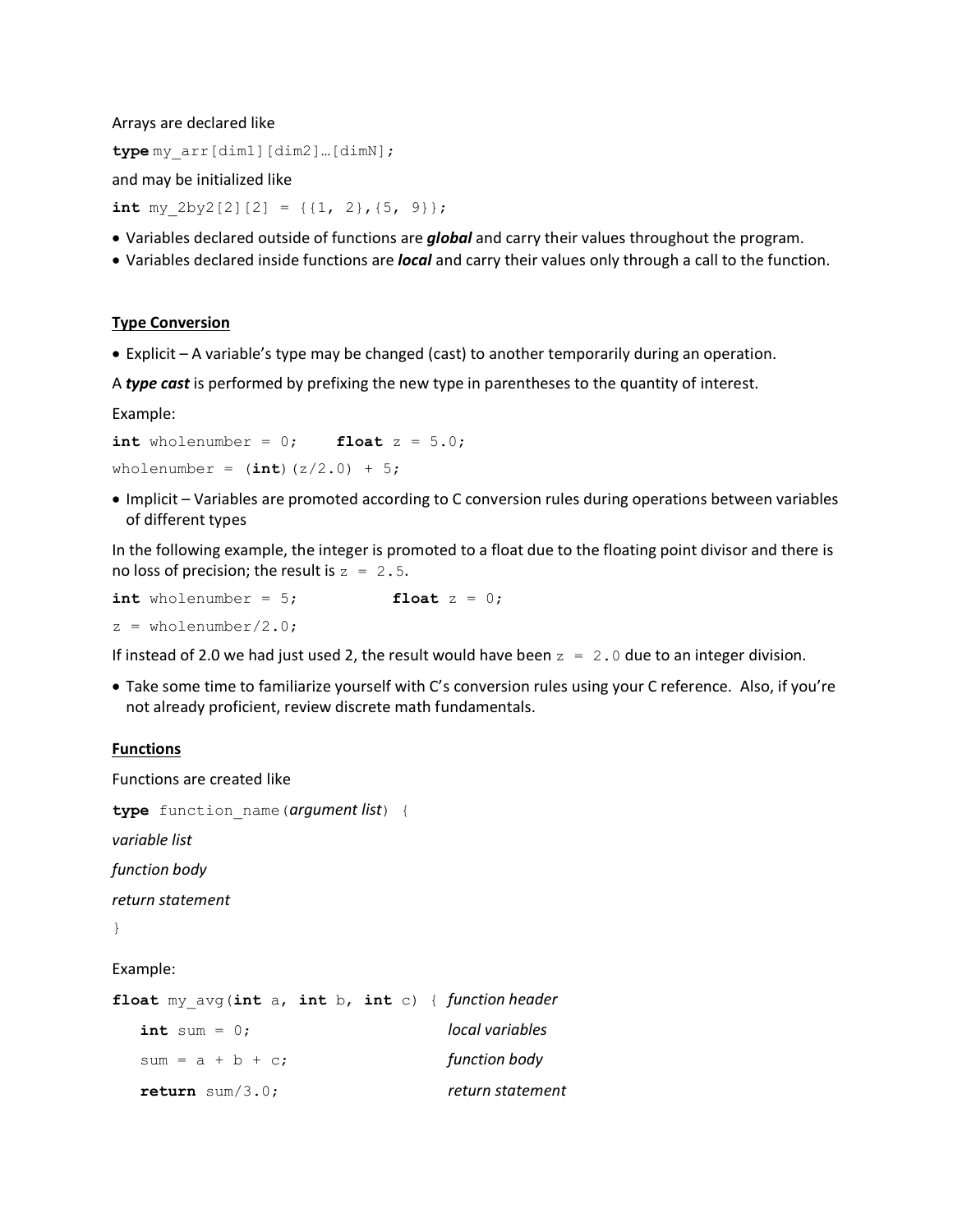This function takes three integers as inputs and returns their average. A call to the function would look like

**float**  $z = 0.0$ ;  $z = my \text{ avg}(3, 4, 11);$ 

- The function call itself can be treated as any variable of the same type as the output of the function. It can be added, subtracted, multiplied, divided, type cast, etc.
- Note that we can create void functions that have no output. In this case the return statement is optional. In the same way, we can create functions that have no input arguments. We can also create functions that have neither inputs nor outputs. Example: Init\_PWM(); is a complete line of code assuming the function has neither inputs nor outputs.
- Functions must be prototyped by stating the header information in the global variable area before they are used if their definition occurs later in the file or in a different c file.

## **Program Control Statements**

### **If-Else**

An if-else statement allows the programmer to execute code depending on the result of a conditional statement.

**if**(*condition*) { *statement block* } **elseif**(*condition*) { *statement block* } **else** { *statement block* } Example: **char**  $up = 1$ ; **float**  $a = 0.0$ ; **if**(up) { a  $+= 0.1;$ **if**(a  $>= 10$ ) up = 0; } **else** {  $a = 0.1;$ **if**(a  $\leq -10$ ) up = 1; }

• The **elseif** statement allows the programmer to allocate code blocks to several mutually exclusive alternatives.

}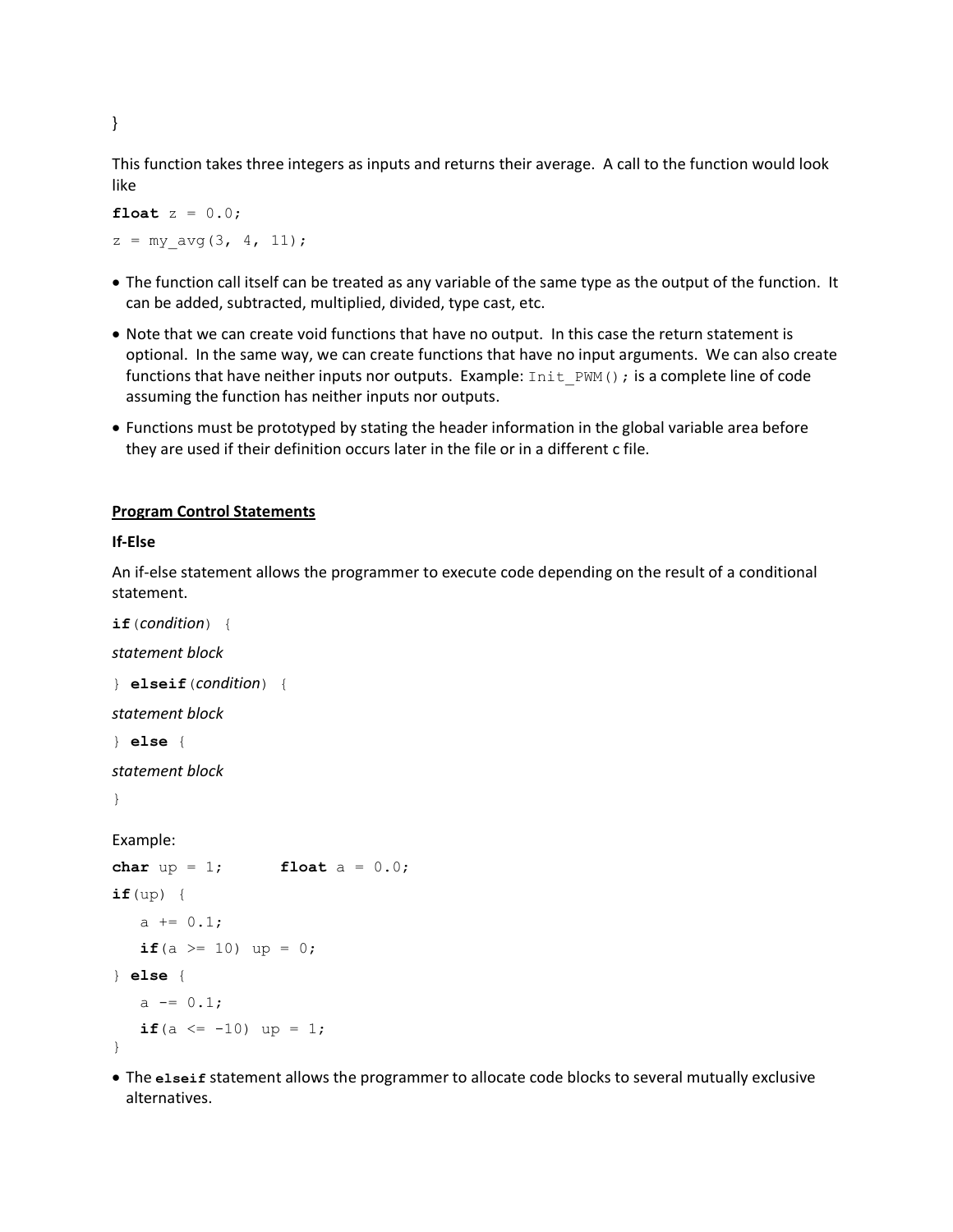### **While**

The while statement executes a block of code repeatedly as long as the conditional is true.

```
while(condition) {
```
*statement block*

}

# **Do-while**

Same as the while, except the code block executes once regardless of the conditional.

**do** {

*statement block*

```
} while(condition);
```
## **For**

Executes a block of code repeatedly as long as the conditional (usually) based on the loop variable is true.

```
for(initialization; conditional; operation) {
```
*statement block*

}

• At the beginning of the loop, the *initialization* is performed. After each execution of the *statement block*, the *operation* is performed. When the *conditional* is false, the program continues execution after the **for** statement (after the closing bracket).

Example:

```
int i, j = 0, my arr[10];
for(i = 0; i < 10; i++) {
  my arr[i] = j;j += 5;
}
```
Can you write out the contents of the array  $my\_arr$ ?

## **Switch-Case**

Executes a statement block based on the value of a variable.

```
switch(control variable) {
```
**case** *constant1*: *statement block*

**break**;

**case** *constant2*: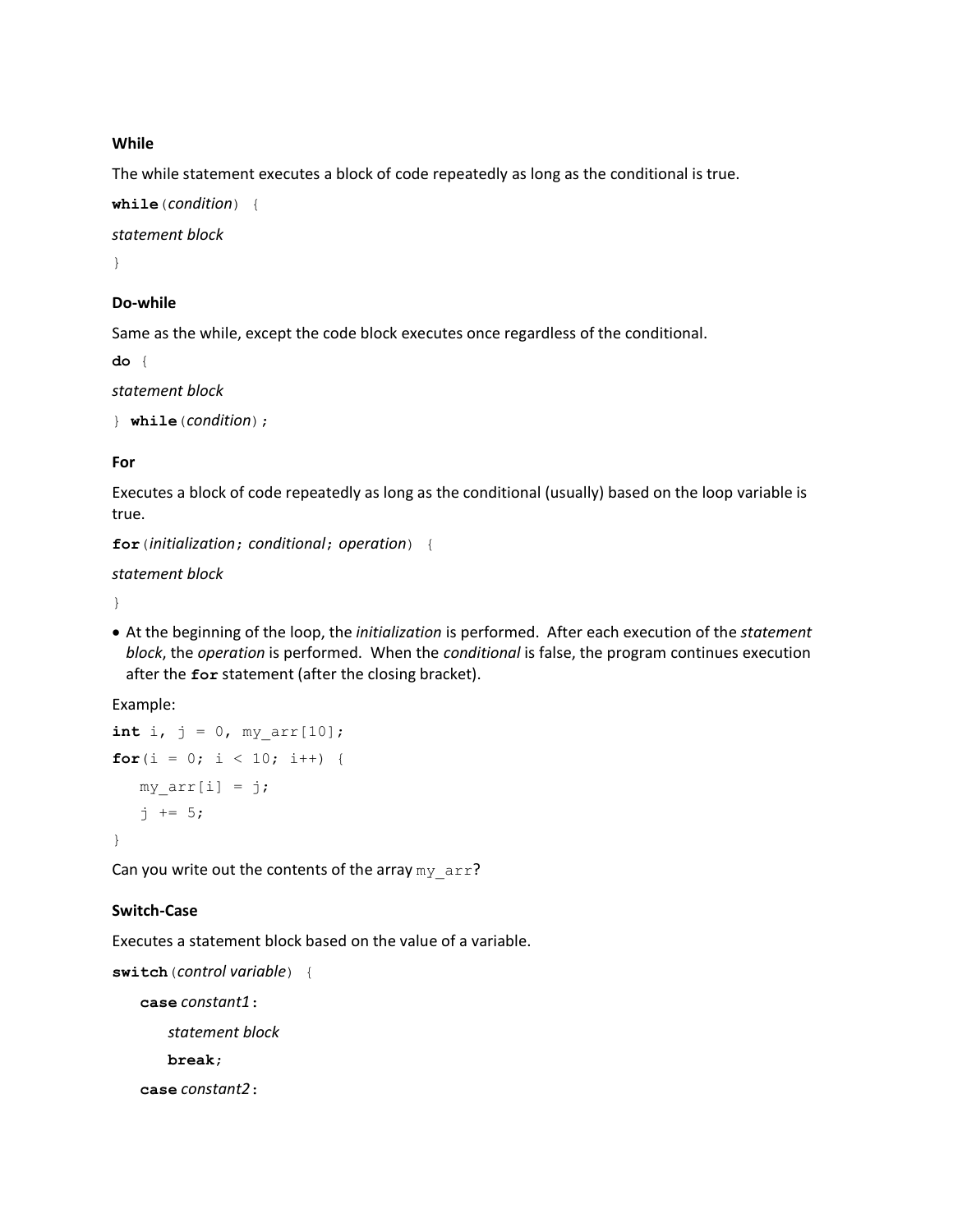```
statement block
      break;
   ⋮
   default:
       statement block
       break;
}
```
• The code block associated with the case matching the *control variable*'s value is executed once. If no match is found among the cases, the code associated with the default statement is executed.

- If the break statements are omitted, code execution will continue through every case once a match is found. This is rarely desirable.
- As with all of the control statements, nesting switch statements is allowed and often very useful.

### **Preprocessor Directives**

**#include** – used to tell the compiler what libraries to "look in" for function declarations, variables, macros, etc.

Example: **#include** <msp430x22x2.h>

• Use <> around the file name when it is in the search path (usually defined in a properties section) and double quotes around the file name when it is in the project directory

**#define** – used as a "dumb" text find & replace macro

Example: **#define** PI 3.141592654

This causes all instances of the text " $PI$ " in the c file to be replaced by the constant 3.141592654.

• **#define** is very useful for parameterizing your programs. Use the **#define** macro whenever you will use a special constant throughout your program for clarity and ease of modification.

**#define** can also be made to accept input arguments.

Example: **#define** AVG(A,B) (A+B/2.0)

This is useful for creating very simple in-line functions.

• Remember, **#define** is a simple text replace. Careful use of parentheses is required!

**#pragma** – directive used to specify compiler-specific instructions.

Example: **#pragma** vector=TIMERA0\_VECTOR

The "vector" pragma is used before a function definition to tell the compiler that the function should be placed in the interrupt vector address.

**#if**, **#ifdef**, **#ifndef**, **#elif**, **#else**, **#endif** – conditional compilation. These will see limited, if any, use in our class.